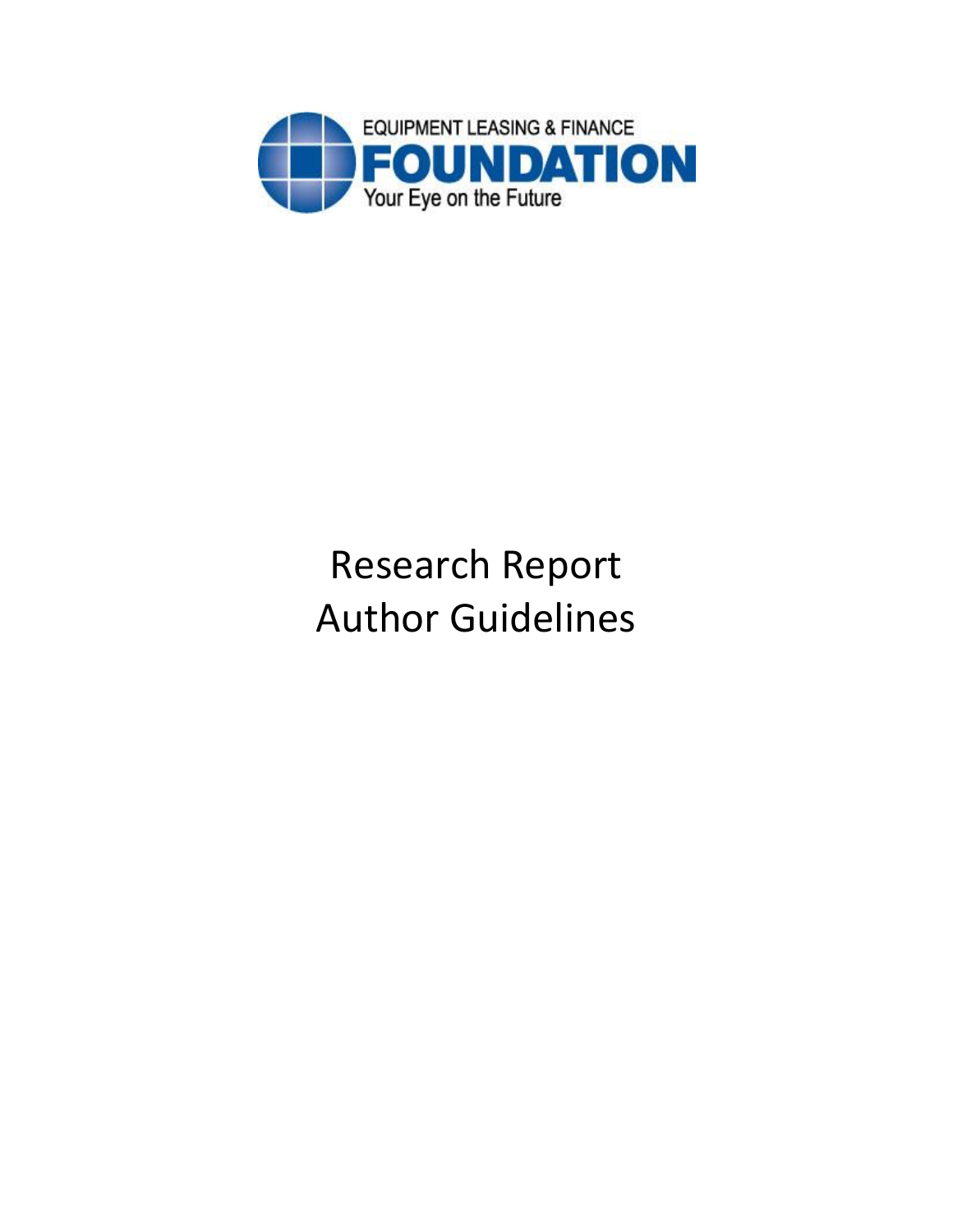## **Research Report Author Guidelines**

### Published by the Equipment Leasing & Finance Foundation Updated August 2018

*This is meant to serve as a coaching tool to researchers. All studies go through a steering committee review. History has proven if researchers follow the suggestions below, the comment session is a smoother process for all.*

After reading any report written published by the Equipment Leasing & Finance Foundation, the reader should be able to answer the following questions:

- 1. How can I, the reader, use this study?
- 2. How can I implement the study findings within my company?
- 3. How can I improve my business based on findings?
- 4. How do the findings apply within the industry?
- 5. Did the study leave me with unanswered questions? How/where will I get those answers?

#### **A well-written research report "hooks" the reader and makes them want to read more.**

#### **Strong Beginnings Encourage Good Reading**

Executive summaries demand special attention. The first sentence must grab and keep the reader.

The executive summary is the most important part of a report. As such, it should be the bestwritten and most polished piece of the document. This is because many readers may only look at the executive summary when deciding whether or not to read the entire document. In some companies, the executive summaries are distributed so that employees are informed as to what information is available, and interested readers may request the entire document. In short, you may expect that an executive summary will be read more frequently and by more people than will your entire document.

When writing your executive summary, ask yourself if those who read the summary will be those who will read the entire report. If you are dealing with two different groups of people, you will have to decide how much technical detail to include in the summary. If it is likely that some who read only the executive summary will not have the technical background of the writer or final reader, keep the technical information and vocabulary to a minimum. You might have three types of readers: those who want a full picture but won't check the details (they might read the executive summary, some of the body, the conclusions, and the recommendations), those who read everything (they read the appendixes, all the data, the calculations, etc.), and those who are in executive positions, wish to be kept informed on what is going on in the company, and will say "yes" or "no" to a project (they will read the executive summary, the conclusions, and the recommendations). Your executive summary must address all three types of readers.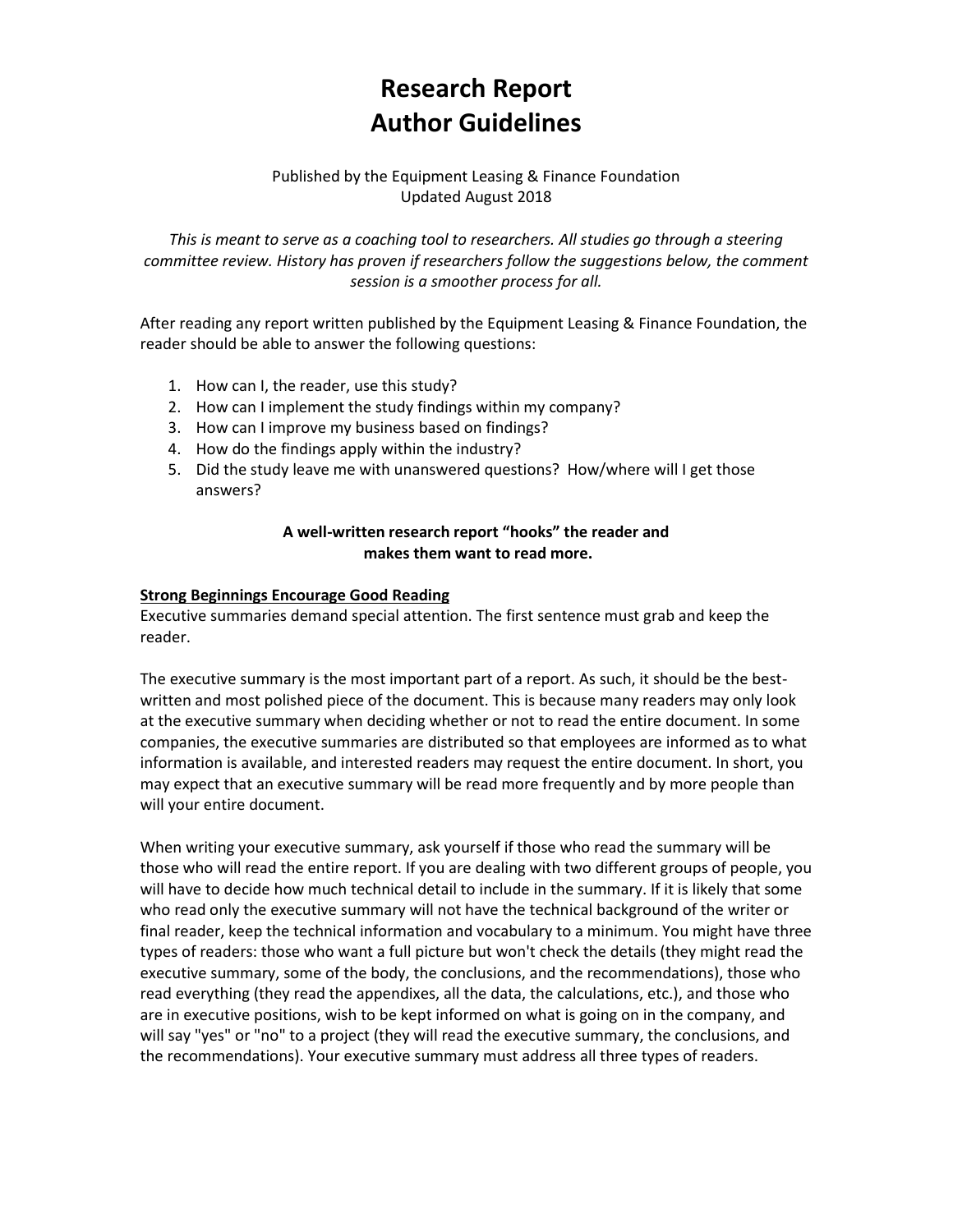Since the executive summary is a condensation, when creating it, you omit any preliminaries, details, and illustrative examples. You do include the main ideas, the facts, the necessary background to understand the problem, the alternatives, and the major conclusions. Brevity and conciseness are the keys to a well-written summary. Do not take a few sentences from key sections of the document and string them together. Rather, go over the entire document and make notes of the elements you consider important. From your notes, create a rough draft of the summary. Then, polish what you have written until it is smooth and seamless without unnecessary wordiness. Do not include any introductory or transitional material. Finally, ensure that your executive summary is accurate and representative of your full document. It should not be misleading, but it should give readers the same impression as if they had read the entire report.

#### **Know Your Audience**

The audience dynamics for any Foundation study vary both in title and company type. This presents a challenging opportunity for writers. Please keep in mind, when writing your report, the varied readership includes:

- Position (High level CEO/CFO vs. Ground Level Sales Rep / Asset Manager /etc.)
- Skill set (Legal, Tax, Accounting, Finance Sales, Credit/Risk, Asset Management, IT)
- Company Type (Bank / Captive / Independent)
- Product Delivery Medium (Direct, Vendor, Third Party/Indirect)
- Kinds of equipment financed and companies for whom they are financed
- Reader level (most being a non-academic reader)

#### **Elements of a Well-Written Study**

- 1. Problem Statement: What is the issue? / What are the concerns? / What does the industry want to know? HOOK THE READER. This section summarizes the problem that led to the study, current knowledge used in solving the problem, and the objectives and scope of the assigned research. This section SHOULD NOT contain the details of any state-of-the-art survey made, forms used in soliciting information, or details on test procedures or mathematical analyses that may have been used—such details should be provided in the final report and appendixes.
- 2. Executive Summary: An executive summary previews the main points of an in-depth report; it is written for nontechnical people *who don't have time to read the main report*. The executive report contains enough information for a reader to get familiarized with what is discussed in the full report without having to read it. *People read an executive summary to see if the rest of the report is worth reading.* Here is how you write an executive report.

Step 1: Create a summary each time you write a business report exceeding four pages. Write the summary after you write the main report, and make sure it is no more than 1/10 the length of the main report (2 pages is generally sufficient).

Step 2: List the main points the summary will cover in the same order they appear in the main report.

Step 3: Write a simple declarative sentence for each of the main points.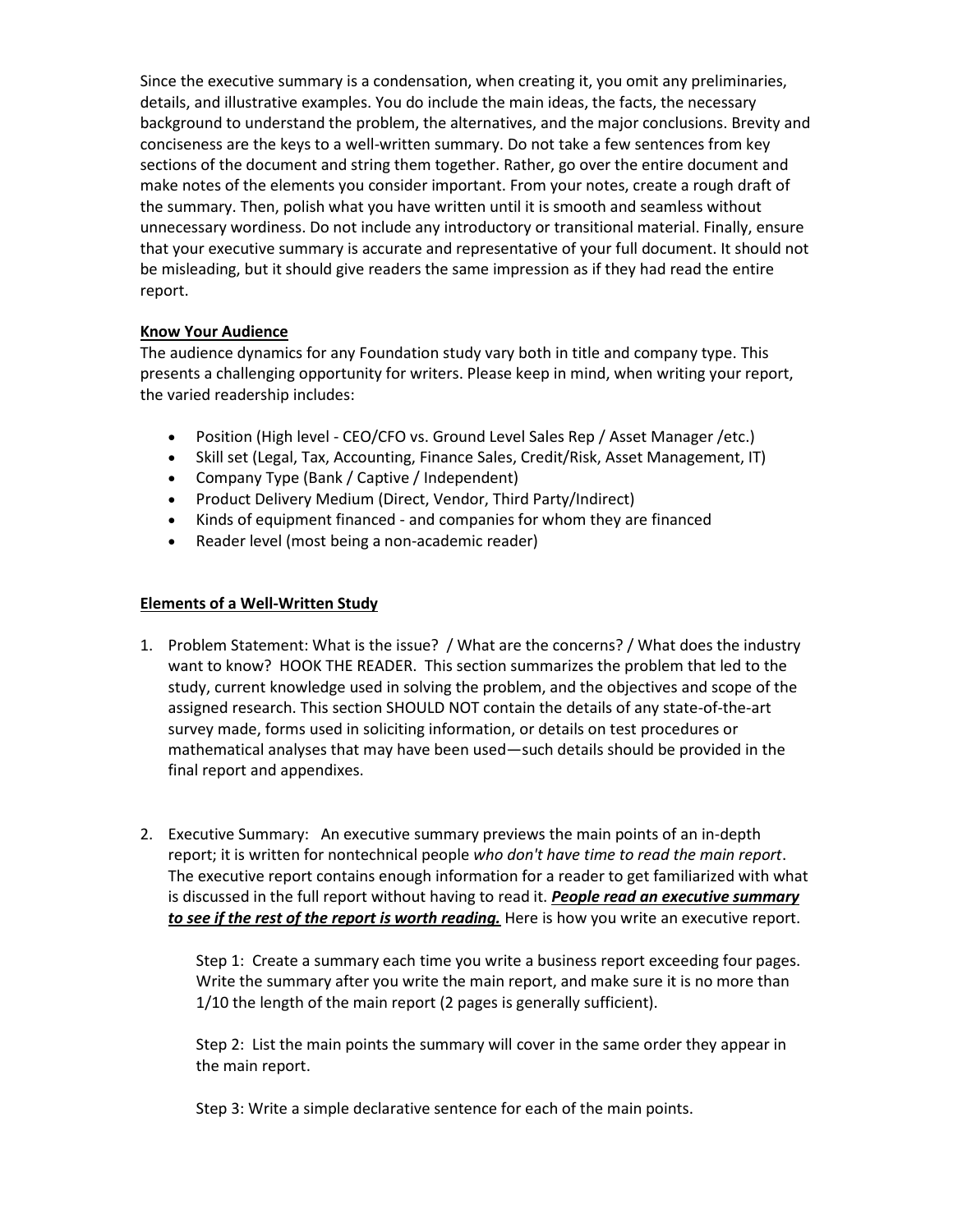Step 4: Add supporting or explanatory sentences as needed, avoiding unnecessary technical material and jargon.

Step 5: Read the summary slowly and critically, making sure it conveys your purpose, message and key recommendations. You want readers to be able to skim the summary without missing the point of the main report.

Step 6: Check for errors of style, spelling, grammar and punctuation. Ask a fellow writer to proofread and edit the document.

Step 7: Ask a nontechnical person - for example, your parents or your spouse - to read the document. If it confuses or bores them, the summary probably will have the same effect on other nontechnical readers.

- 3. The Findings: This section presents what was found and how the resulting findings clarify the problem. Details, design charts, spreadsheets, software, and other items of immediate use to practicing equipment financier or other users should be in the final report and appendixes.
- 4. High level conclusions: What do the study findings MEAN to me and how can I implement them in my company? Specifically what does this MEAN to each constituent profile time: by Ticket Size - Micro/Small/Mid/Large and by company type - Bank/Captive/Independent. The conclusion will recap the key points that the article has made and suggest any further action that the reader may take.
- 5. Study Methodology: Include at the end of the study.
- 6. About the Researcher/Research Firm: Include at the end of the study.
- 7. Charts/Graphs/Images: Visual aids are encouraged to be peppered throughout the study, but only if they lend support to the text. If the charts are simply data tables, they should be included in an appendix.
- 8. Peer review is one of your greatest assets. Ask your colleagues to read your draft *before*  submitting to the Foundation.

#### **Procedures and Practices for a Well-Written Study:**

1. Subject Matter Expert Review Committee: All studies written for the Equipment Leasing & finance Foundation are reviewed by a steering committee of Subject Matter Experts (SMEs). The steering committee is responsible for peer review of editorial content and consists of equipment finance practitioners (both academic and industry professionals) in various functional areas including legal, accounting, finance, operations, and general management.

The SMEs do not rewrite or edit articles but offer comments and suggestions. For this reason, articles are expected to be of high editorial quality and content when submitted. The Foundation Executive Director is responsible for conveying anonymous comments of the SMEs to the researcher and serves as the intermediary for any further work on the study to render it publishable.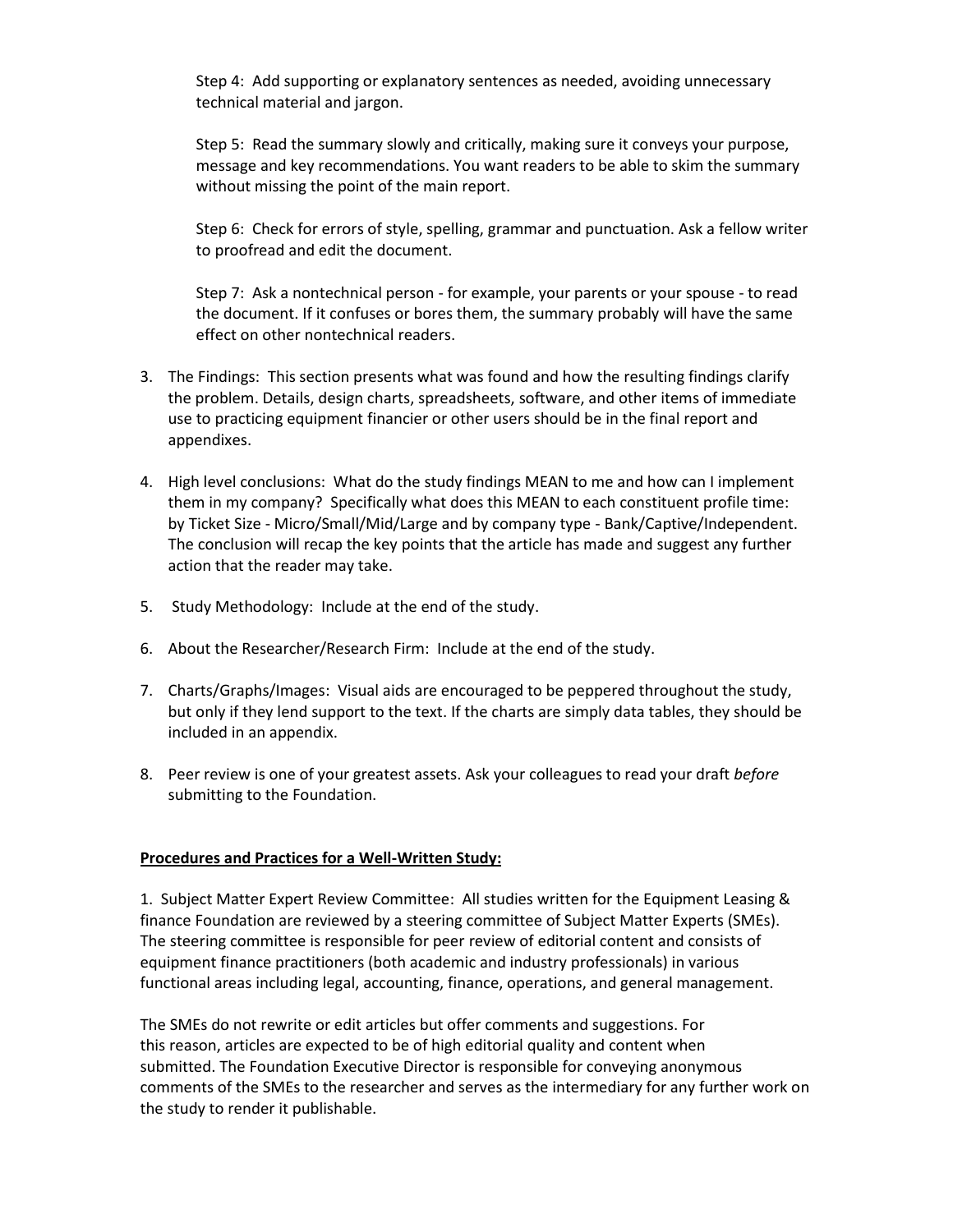2. Original Work Only: All submitted manuscripts must reflect original work. See Grant Guidelines for additional information on copyright and ownership issues.

3. Report Development and Formatting: Draft reports should be submitted as Word documents; however, the final report must follow the Graphic Requirements. Certain graphics may be submitted as Excel, PowerPoint or high resolution images in their original format.

4. Third-Person Style: All studies are written in the third person. This means avoiding use of the pronouns "I" or "we" (first person) and "you" (second person).

5. Using Subheads: We encourage the frequent use of subheads and paragraph breaks. However, in keeping with *Chicago Manual of Style*, Foundation studies do not use the subhead "Introduction" at the beginning of a study. Please refrain from using Roman or Arabic numbers in subheads.

6. Referencing Illustrations: If the study includes illustrations (described below), please include a reference *in text*.

Examples:

- Table 3 shows the characteristics of lessees sought by leasing IPOs.
- The characteristics of lessees sought by leasing IPOs are shown in Table 3.
- Leasing IPOs seek certain characteristics in lessees (Table 3).

7. Helping the Reader Who's Not as Smart as the Author: One of our goals in publishing peerreviewed, scholarly studies is to educate, not intimidate. In keeping with that spirit, please define your abbreviations and terms the first time they appear in text, for example "The Equipment Leasing and Finance Association (ELFA) has promoted..." Invest an extra sentence in explaining Basel II, the function or intent of FASB 13, or the way that LIBOR spells out. If you are attempting to coin a new term or discussing a relatively new term, help the reader to understand the context in which you are introducing the term in your article.

Another request: Please be conservative with quote marks. Many common terms, such as *level off*, can be found in most dictionaries. If Webster's Collegiate Dictionary defines a particular word or phrase, we remove the quote marks around it when copyediting. If quote marks are warranted, they will appear with the first use only.

8. Avoiding Self-Promotion: Studies should not be written in an obvious attempt to promote the author, author's organization, services, or product. There is an opportunity at the end of the study, to reference the research firm, contact information and provide a brief summary of your qualifications.

9. Illustrations: Tables, charts, and graphs are encouraged. Authors are responsible for the accuracy and clarity of the title, column headings, captions, and numerical data. In addition, authors are responsible for securing permission to use illustrations that do not reflect the author's own original research. Please number these illustrations, e.g., Figure 1, Figure 2, Table 1, Table 2.

#### • Tables

According to the *Chicago Manual of Style*, "A table offers an excellent means of presenting a large number of individual, similar facts so that they are easy to scan and compare." Tables may be composed either primarily of words or columns and rows of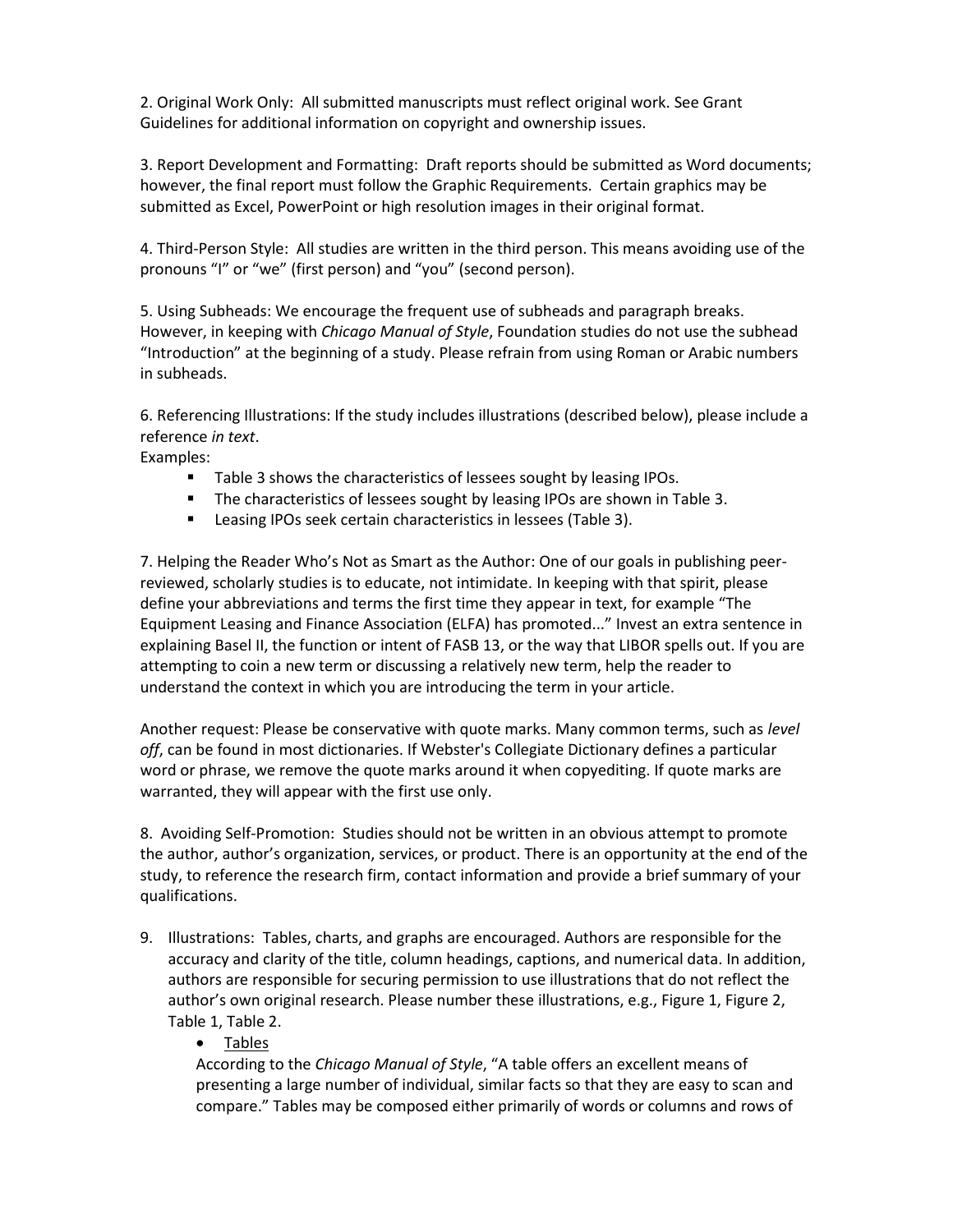numbers. Tables must be self-contained in the sense that the reader must be able to understand them independently of the text.

**Figures and Charts** 

These may take the take the form of graphs, scatter plots, bar charts, pie charts, and so on. To re-create the figures as necessary, our designer is most concerned about obtaining the original format, including data points.

10. Placement and Formatting of Illustrations: Here are guidelines for illustrations as they relate to the text of the article. First, it helps to have the illustration placed within the article, as the editor and designer then can appreciate how the author envisioned it. The reason the original file is needed is that the data points do not come in with the chart (i.e., are not available to the designer) when it is imported as a graphic.

Now,

- If a table or chart originally was created *inside the Word document* (these would most likely be tabbed, numerical tables), they are fine as presented there, and the author need not do anything more.
- **■** If the illustration was created in Excel (preferably) or other format, the best and easiest way to provide the data points is to send the original chart (Excel) file. Create an Excel "workbook" file, with the figures in the same order in which they will appear in text, labeled "Figure 1," "Figure 2" and so on as appropriate.
- If a table, figure, chart or graph used in an article originally was created *in another software program*, we will need the data points to recreate it to the Journal's style. They should be supplied descriptively, either as a tabbed table or list with numeric values.
- $\blacksquare$  If the illustration is a pie or bar chart and the values are shown in the chart  $\ightharpoonup$  for example, a pie wedge with 58% imposed on it, another pie wedge showing 42% and so on — you need not supply additional numerical data.

11. Components of an Illustration: From top to bottom, these items comprise an illustration.

- Title. *Example:* Figure 2. Percentage of GDP Spent on Healthcare, 1960- 1999
- **•** The actual illustration. Occasionally, an illustration requires explanatory footnotes. These elements should be identified as (lowercase, superscripted) a, b, and so on, and the footnote text will appear below the actual illustration.
- (Optional and infrequent) Footnotes specific to the illustration.
- A source line at the bottom. This may be as simple as "Author's calculations."

12. Endnotes or Reference List: According to the *Chicago Manual of Style*, "Ethics, copyright laws, and courtesy to readers require authors to identify the sources of direct quotations and of any facts or opinions not generally known or easily checked. ... [T]he primary criterion is sufficient information to lead readers to the sources used, whether these are published or unpublished materials, in printed or electronic form."

To avoid duplication of information, the Foundation requests authors to choose either endnotes (*not* footnotes) or references. Most authors — including attorneys — choose endnotes over references. However, if appropriate, you may add – or substitute – a bibliography or reference list. If a work has two or more authors, give the names of each. For more than three authors, the first author's name will be given, followed by *et al*.

For a printed source, include, at minimum

■ First and last names of all authors or editors, in correct order